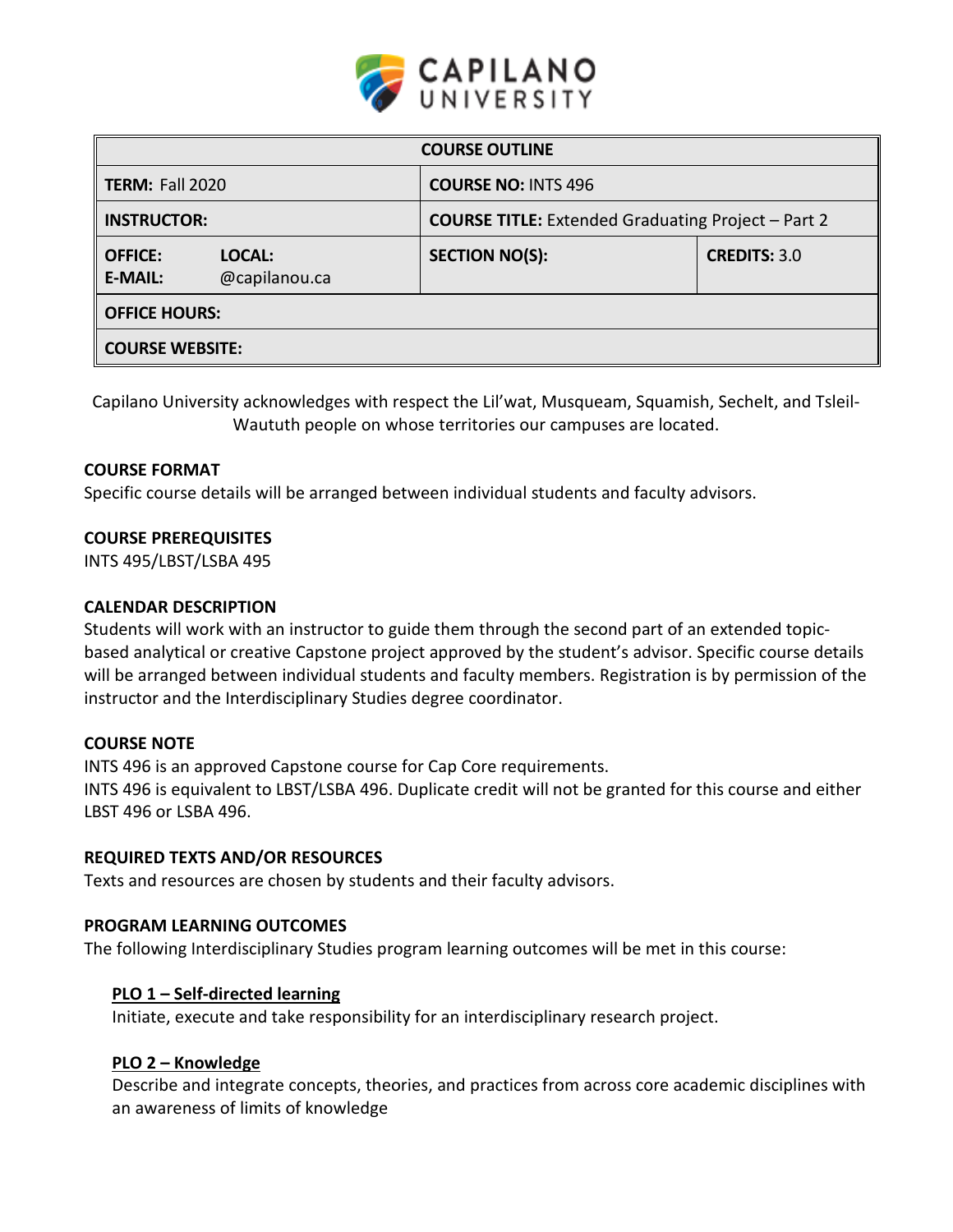## **PLO 3 – Application**

Apply foundational learning (knowledge, critical thinking, research skills, imagination, and judgment) and holistic problem solving skills in academic work.

## **PLO 4 – Synthesis**

Synthesize to produce critically searching interdisciplinary work.

## **PLO 5 – Research methods**

Apply interdisciplinary research methods while identifying and understanding the application of ethical reasoning with a particular emphasis on working appropriately with human subjects and conducting field work.

## **PLO 6 – Communication**

Produce well-organized and coherent university-level materials, individually or in a group, which meet stated objectives and audience needs in written, oral, digital and/or visual forms.

# **PLO 7 – Local and global consciousness**

Consider and assess the potential impact of interpretative frameworks, decisions and actions on people and the environment, locally and globally.

## **COURSE LEARNING OUTCOMES**

## **On successful completion of this course, students will be able to do the following:**

To be determined by student and advisor.

## **Students who complete this Capstone course will be able to do the following:**

- Identify a topic of inquiry or practice.
- Gather and organize relevant research materials.
- Evaluate, synthesize, and apply research findings.
- Share findings or results in a means appropriate to a field of study.

## **COURSE CONTENT and EVALUATION PROFILE**

## **1. Grad Project**

Specific course details will be arranged between individual students and faculty advisors; however, all Graduating Project will normally culminate in a research project of at least 12,000 words or an approval equivalent with supporting documentation as set out in the Graduating Project / Resource Guide available on [eLearn.](http://moodle.capilanou.ca/)

## 2. **Self-Submission**

As with the Tutorials, a final Self-submission is required in all Graduating Projects. The selfsubmission does not need to be incorporated into the Evaluation Profile. If it is, the value of the Self-submission cannot exceed 25%.

All Interdisciplinary Studies students admitted into the program from Fall 2015 onwards are required to post their self-submissions on their portfolios. If the self-submissions are not made public, please ensure that your advisors and the degree coordinator can access to them.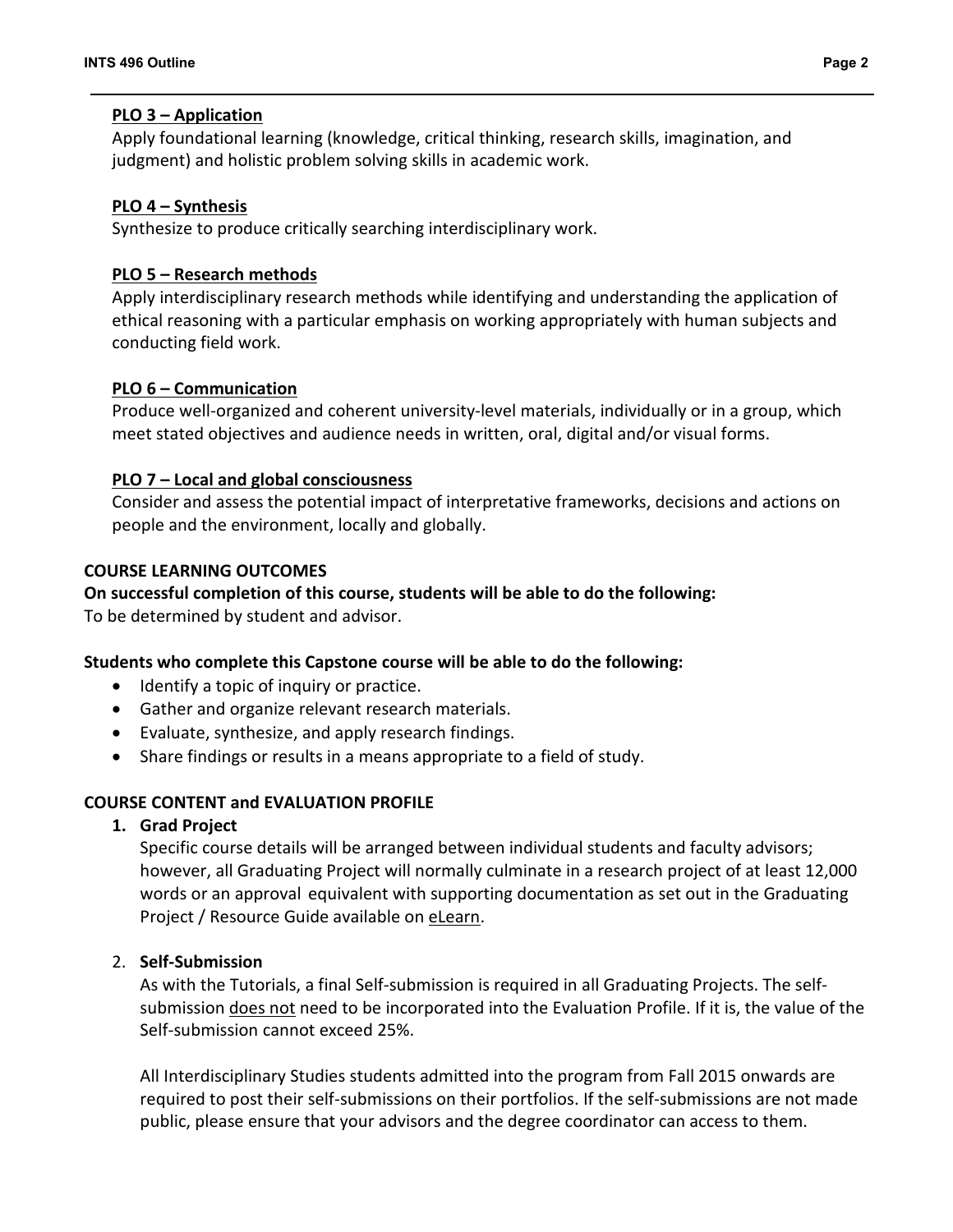### 3. **Grad Project Presentation**

All Interdisciplinary Studies students must publically present their Grad Project. While the student must present their work publically in order to receive credit for the course, the presentation does not need to be incorporated into the Evaluation Profile. If it is, the value of the Presentation generally does not exceed 15%.

### **GRADING PROFILE**

|    | $= 90-100$  | $B+ = 77-79$       | $C+$ | $= 67-69$ |  | $D = 50-59$ |
|----|-------------|--------------------|------|-----------|--|-------------|
| ΙA | = 85-89     | $B = 73-76$        |      | $= 63-66$ |  | $F = 0-49$  |
|    | $= 80 - 84$ | $= 70-72$<br>$B -$ |      | $= 60-62$ |  |             |

#### **Incomplete Grades**

Grades of Incomplete "I" are assigned only in exceptional circumstances when a student requests extra time to complete their coursework. Such agreements are made only at the request of the student, who is responsible to determine from the instructor the outstanding requirements of the course.

#### **Late Assignments**

Assignments are due at the beginning of the class on the due date listed. If you anticipate handing in an assignment late, please consult with your instructor beforehand.

### **Missed Exams/Quizzes/Labs etc.**

Make-up exams, quizzes and/or tests are given at the discretion of the instructor. They are generally given only in medical emergencies or severe personal crises. Some missed labs or other activities may not be able to be accommodated. Please consult with your instructor.

#### **Attendance**

Students are expected to attend all classes and associated activities.

#### **English Usage**

Students are expected to proofread all written work for any grammatical, spelling and stylistic errors. Instructors may deduct marks for incorrect grammar and spelling in written assignments.

#### **Electronic Devices**

Students may use electronic devices during class for note-taking only.

#### **On-line Communication**

Outside of the classroom, instructors will (if necessary) communicate with students using either their official Capilano University email or eLearn; please check both regularly. Official communication between Capilano University and students is delivered to students' Capilano University email addresses only.

## **UNIVERSITY OPERATIONAL DETAILS**

#### **Tools for Success**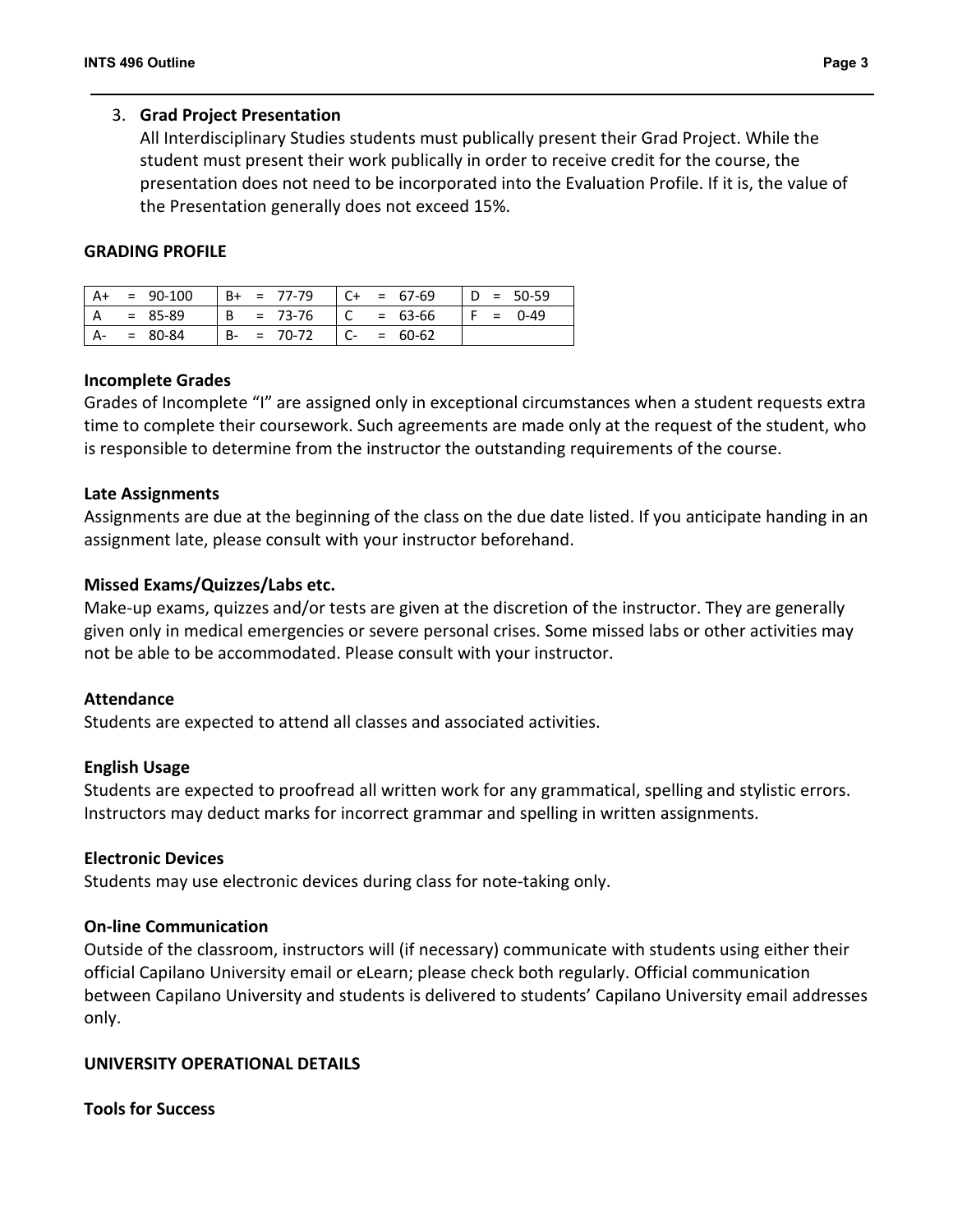Many services are available to support student success for Capilano University students. A central navigation point for all services can be found at:<https://www.capilanou.ca/student-life/>

# **Capilano University Security: download the [CapU Mobile Safety App](https://www.capilanou.ca/student-life/support--wellness/safety--security/capu-safe-app/)**

## **Policy Statement (S2009-06)**

Capilano University has policies on Academic Appeals (including appeal of final grade), Student Conduct, Academic Integrity, Academic Probation and other educational issues. These and other policies are available on the University website.

## **Academic Integrity (S2017-05)**

Any instance of academic dishonesty or breach of the standards of academic integrity is serious and students will be held accountable for their actions, whether acting alone or in a group. See policy and procedures S2017-05 Academic Integrity for more information: [https://www.capilanou.ca/about](https://www.capilanou.ca/about-capu/governance/policies/)[capu/governance/policies/](https://www.capilanou.ca/about-capu/governance/policies/)

Violations of academic integrity, including dishonesty in assignments, examinations, or other academic performances, are prohibited and will be handled in accordance with the Student Academic Integrity Procedures.

**Academic dishonesty** is any act that breaches one or more of the principles of academic integrity. Acts of academic dishonesty may include but are not limited to the following types:

**Cheating**: Using or providing unauthorized aids, assistance or materials while preparing or completing assessments, or when completing practical work (in clinical, practicum, or lab settings), including but not limited to the following:

- Copying or attempting to copy the work of another during an assessment;
- Communicating work to another student during an examination;
- Using unauthorized aids, notes, or electronic devices or means during an examination;
- Unauthorized possession of an assessment or answer key; and/or,
- Submitting of a substantially similar assessment by two or more students, except in the case where such submission is specifically authorized by the instructor.

**Fraud**: Creation or use of falsified documents.

**Misuse or misrepresentation of sources**: Presenting source material in such a way as to distort its original purpose or implication(s); misattributing words, ideas, etc. to someone other than the original source; misrepresenting or manipulating research findings or data; and/or suppressing aspects of findings or data in order to present conclusions in a light other than the research, taken as a whole, would support.

**Plagiarism**: Presenting or submitting, as one's own work, the research, words, ideas, artistic imagery, arguments, calculations, illustrations, or diagrams of another person or persons without explicit or accurate citation or credit.